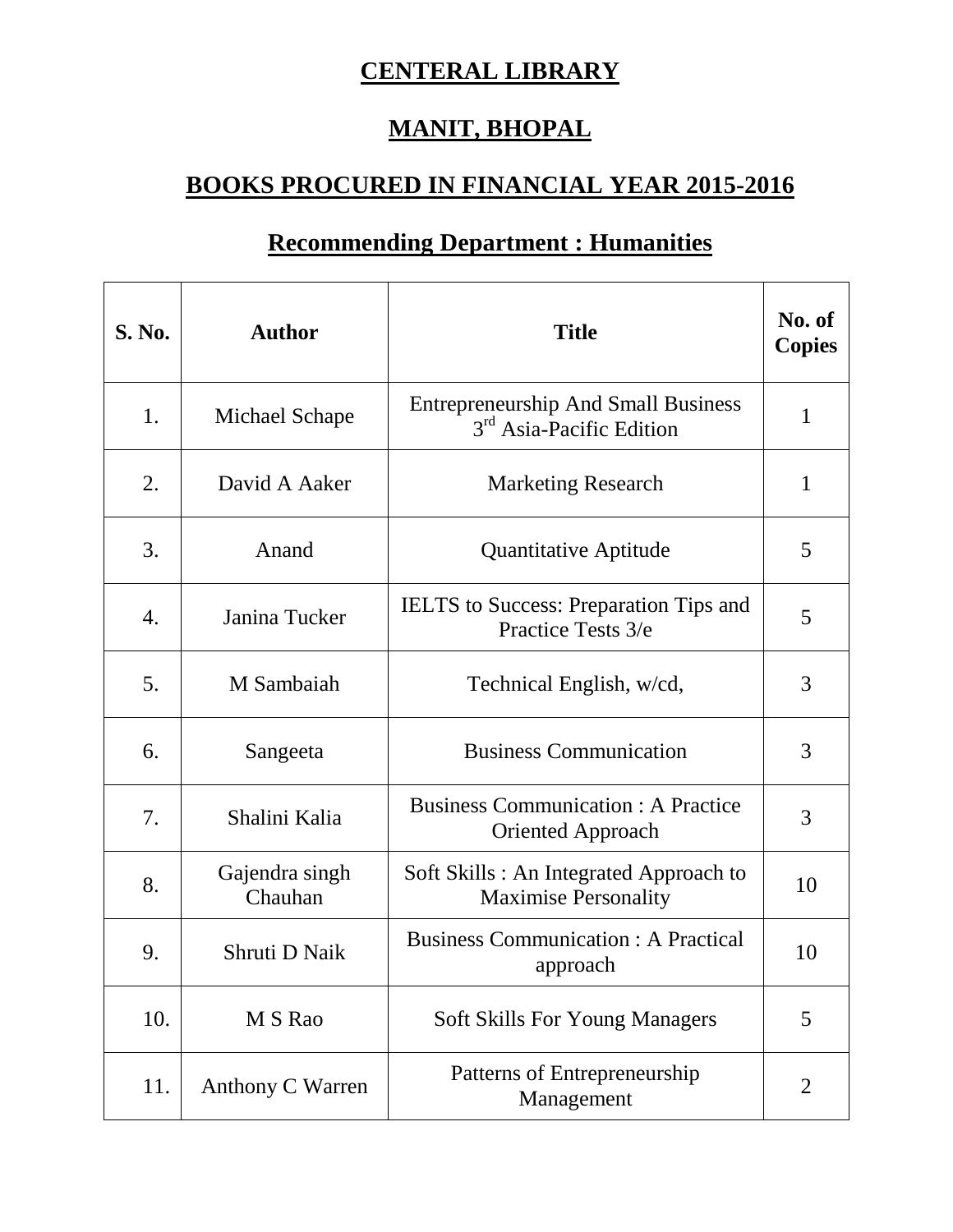| <b>S. No.</b> | <b>Author</b>                  | <b>Title</b>                                              | No. of<br><b>Copies</b> |
|---------------|--------------------------------|-----------------------------------------------------------|-------------------------|
| 12.           | Lingua Forum                   | Lingua Essays for TOEFL / IELTS<br>(English) 2015 Edition | 5                       |
| 13.           | Pravin Kumar                   | <b>Fundamentals of Engineering</b><br>Economics           | $\overline{2}$          |
| 14.           | <b>Jack R Meredith</b>         | Project Management: A Managerial<br>Approach              | $\mathbf{1}$            |
| 15.           | Jeni Purdie                    | Life Coaching for Dummies; 2ed<br>(English) 2nd Edition   | $\mathbf{1}$            |
| 16.           | Sitangshu Khatua               | PROJECT MANAGEMENT AND<br><b>APPRAISAL</b>                | 5                       |
| 17.           | Palanisamy<br>Saravanan        | <b>Strategic Financial Management</b>                     | 5                       |
| 18.           | <b>Hory Sankar</b><br>Mukerjee | <b>Business Communication Connecting at</b><br>Work       | 5                       |
| 19.           | <b>Udai Pareeks</b>            | <b>Understanding Organizational</b><br>Behaviour          | 5                       |
| 20.           | Rajeev Roy                     | <b>Entrepreneurship Second Edition</b>                    | 5                       |
| 21.           | <b>Richard Blundel</b>         | <b>Exploring Entrepreneurship</b>                         | 5                       |
| 22.           | Sanjay Kumar                   | Communication Skills (English) 2nd<br>Edition             | 50                      |
| 23.           | Meenakshi Raman                | <b>Business Communication (With CD)</b><br>2nd Ed.        | 10                      |
| 24.           | Satheesh kumar                 | <b>Corporate Governance</b>                               | 10                      |
| 25.           | Mallin                         | Corporate Governance, 4e                                  | 10                      |